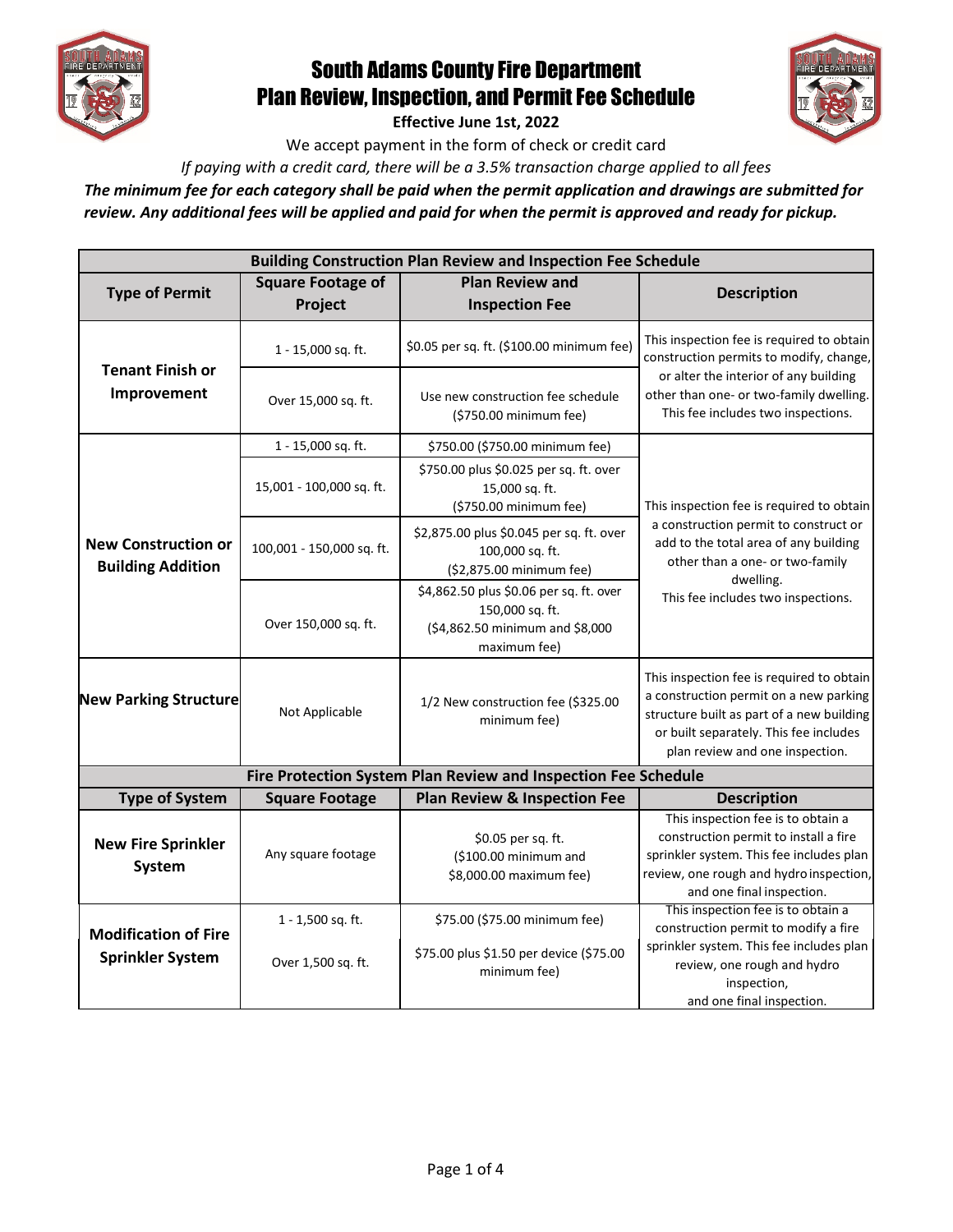| Fire Protection System Plan Review and Inspection Fee Schedule                                                           |                                                                                                       |                                                                                                                                 |                                                                                                                                                                                                                                                                                                                                                                                                   |                                                                                                                                                                                                                                                                  |  |
|--------------------------------------------------------------------------------------------------------------------------|-------------------------------------------------------------------------------------------------------|---------------------------------------------------------------------------------------------------------------------------------|---------------------------------------------------------------------------------------------------------------------------------------------------------------------------------------------------------------------------------------------------------------------------------------------------------------------------------------------------------------------------------------------------|------------------------------------------------------------------------------------------------------------------------------------------------------------------------------------------------------------------------------------------------------------------|--|
| <b>Type of System</b>                                                                                                    | <b>Square Footage</b>                                                                                 |                                                                                                                                 | <b>Plan Review &amp; Inspection Fee</b>                                                                                                                                                                                                                                                                                                                                                           | <b>Description</b>                                                                                                                                                                                                                                               |  |
| <b>Fire Pump</b>                                                                                                         | Not Applicable                                                                                        |                                                                                                                                 | \$300.00 per fire pump (\$300.00<br>minimum fee)                                                                                                                                                                                                                                                                                                                                                  | This inspection fee is to obtain a<br>construction permit to install a fire<br>pump. This fee includes plan review and<br>one inspection and testing.                                                                                                            |  |
| <b>New Fire Alarm</b><br><b>System</b>                                                                                   | Water flow monitoring<br>without a fire pump                                                          | \$0.25 per sq. ft.<br>(\$100.00 minimum fee and \$8,000.00<br>maximum fee)                                                      |                                                                                                                                                                                                                                                                                                                                                                                                   | This inspection fee is to obtain a<br>construction permit to install a fire<br>alarm system. This inspection fee<br>includes plan review, one rough<br>inspection, and one final inspection and<br>test.                                                         |  |
|                                                                                                                          | All other new fire alarm<br>systems                                                                   | \$0.50 per sq. ft<br>(\$100.00 minimum fee and \$8,000.00<br>maximum fee)                                                       |                                                                                                                                                                                                                                                                                                                                                                                                   |                                                                                                                                                                                                                                                                  |  |
| <b>Modification of Fire</b><br><b>Alarm System</b>                                                                       | 1 - 1,500 sq. ft.                                                                                     | \$75.00 (\$75.00 minimum fee)                                                                                                   |                                                                                                                                                                                                                                                                                                                                                                                                   | This inspection fee is to obtain a<br>construction permit to modify an<br>existing fire alarm system. This fee<br>includes plan review, one rough<br>inspection, and one final inspection and<br>test.                                                           |  |
|                                                                                                                          | Over 1,500 sq. ft.                                                                                    | \$75.00 plus \$1.50 per device (\$75.00<br>minimum fee)                                                                         |                                                                                                                                                                                                                                                                                                                                                                                                   |                                                                                                                                                                                                                                                                  |  |
| <b>Standpipes</b>                                                                                                        | Not Applicable                                                                                        | \$200.00 per system<br>(\$200.00 minimum fee)                                                                                   |                                                                                                                                                                                                                                                                                                                                                                                                   | This inspection fee is to obtain a<br>construction permit for installing a new<br>standpipe system. This fee includes plan<br>review and one inspection and test.<br>*Fee is waived if standpipe is part of a<br>combination fire sprinkler/standpipe<br>system. |  |
| <b>Hood and Duct, Paint</b><br><b>Booth, Spraying</b><br>Room, & Mixing<br><b>Room Fire Protection</b><br><b>Systems</b> | Not Applicable                                                                                        | \$200.00 per system<br>(\$200.00 minimum fee)                                                                                   |                                                                                                                                                                                                                                                                                                                                                                                                   | This inspection fee is to obtain a<br>construction permit for installing a hood<br>and duct, paint booth, spraying room, &<br>mixing room fire suppression system.<br>This fee includes plan review and one<br>inspection and final testing.                     |  |
| <b>Private Water</b><br>Systems/Fire<br><b>Sprinkler Service Lines</b>                                                   | Not Applicable                                                                                        | \$75.00 for first review and \$55.00 for<br>each additional review<br>\$25.00 per hour for inspections<br>(\$75.00 minimum fee) |                                                                                                                                                                                                                                                                                                                                                                                                   | This inspection fee is for approval of<br>private water supply/fire sprinkler<br>service lines. This fee includes plan<br>review and inspections for private water<br>supply/fire sprinkler service lines                                                        |  |
| <b>Type of Process</b>                                                                                                   | Hazardous Material Plan Review and Inspection Fee Schedule<br><b>Plan Review &amp; Inspection Fee</b> |                                                                                                                                 |                                                                                                                                                                                                                                                                                                                                                                                                   |                                                                                                                                                                                                                                                                  |  |
| <b>Hazardous Material</b>                                                                                                | \$200.00<br>(\$200.00 minimum fee)                                                                    |                                                                                                                                 | <b>Description</b><br>This inspection fee is required to obtain a construction permit to<br>install or modify systems and equipment involving hazardous<br>materials. This fee includes plan review and one inspection.                                                                                                                                                                           |                                                                                                                                                                                                                                                                  |  |
| Above or<br><b>Underground Storage</b><br><b>Tanks</b>                                                                   | \$200.00 for one tank and \$100.00 for<br>each addition tank.<br>(\$200.00 minimum fee)               |                                                                                                                                 | This inspection fee is required to obtain a construction permit to<br>install, alter, remove, or abandon a flammable or combustibleliquid<br>aboveground or underground storage tank. This fee includes plan<br>review and an inspection lasting one hour per tank. If inspection<br>last longer than one hour per tank, each additional hour will be<br>\$100.00 per hour (minimum of one hour). |                                                                                                                                                                                                                                                                  |  |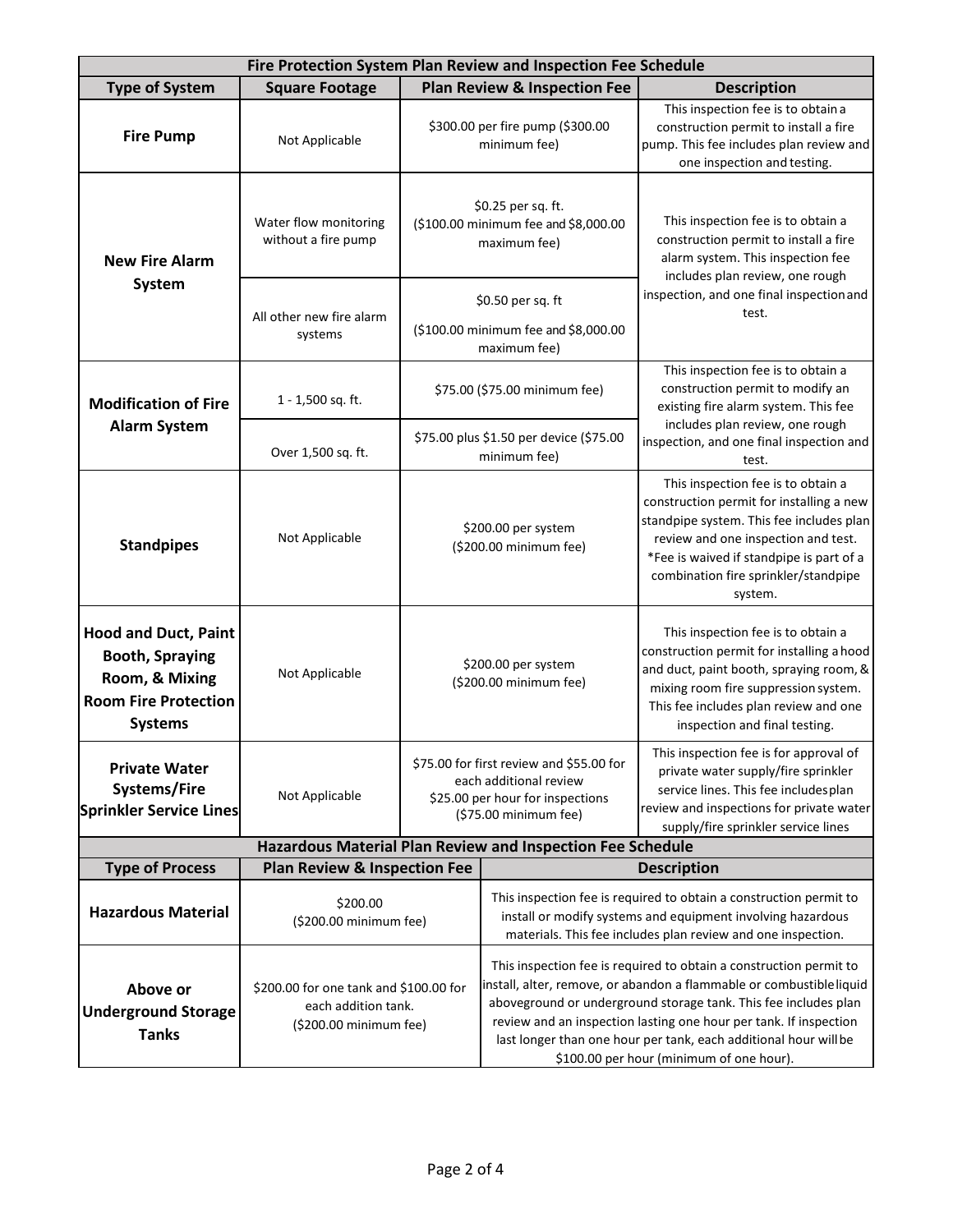| Marijuana Establishment* Plan Review and Inspection Fee Schedule |                                                                      |                                                                                                                   |                                                                                                                                                                                                                                                                                                              |                                                                                                                                                                                                                                               |  |
|------------------------------------------------------------------|----------------------------------------------------------------------|-------------------------------------------------------------------------------------------------------------------|--------------------------------------------------------------------------------------------------------------------------------------------------------------------------------------------------------------------------------------------------------------------------------------------------------------|-----------------------------------------------------------------------------------------------------------------------------------------------------------------------------------------------------------------------------------------------|--|
| <b>Type of Permit</b>                                            | <b>Square Footage</b>                                                |                                                                                                                   | <b>Plan Review &amp; Inspection Fee</b>                                                                                                                                                                                                                                                                      | <b>Description</b>                                                                                                                                                                                                                            |  |
| <b>Tenant Finish or</b><br>Improvement                           | 1 - 15,000 sq. ft.                                                   | \$0.05 per sq. ft. (\$100.00 minimum fee)                                                                         |                                                                                                                                                                                                                                                                                                              | This inspection fee is required to obtain<br>a construction permit to modify,<br>change, or alter the interior of any<br>building used as a marijuana<br>establishment. This fee includes two<br>inspections.                                 |  |
|                                                                  | Over 15,000 sq. ft.                                                  | Use marijuana new construction fee<br>schedule                                                                    |                                                                                                                                                                                                                                                                                                              |                                                                                                                                                                                                                                               |  |
|                                                                  | 1 - 15,000 sq. ft.                                                   | \$795.00 (\$795.00 minimum fee)                                                                                   |                                                                                                                                                                                                                                                                                                              | This inspection fee is required to obtain<br>a construction permit to construct or<br>add to the total area of any building<br>used as a marijuana establishment. This<br>fee includes two inspections.                                       |  |
| <b>New Construction or</b><br><b>Building Addition</b>           | 15,001 - 50,000 sq. ft.                                              | \$795.00 Plus \$0.045 per sq. ft. over<br>15,000 sq. ft. (\$795.00 minimum fee)                                   |                                                                                                                                                                                                                                                                                                              |                                                                                                                                                                                                                                               |  |
|                                                                  | 50,001 - 100,000 sq. ft.                                             | \$2,370.00 Plus \$0.05 per sq. ft. over<br>50,000 sq. ft.<br>(\$2,370.00 minimum fee)                             |                                                                                                                                                                                                                                                                                                              |                                                                                                                                                                                                                                               |  |
|                                                                  | 100,001 - 150,000 sq. ft.                                            | \$4,870.00 Plus \$0.055 per sq. ft. over<br>100,000 sq. ft. (\$4,870.00 minimum fee)                              |                                                                                                                                                                                                                                                                                                              |                                                                                                                                                                                                                                               |  |
|                                                                  | Over 150,000 sq. ft.                                                 | \$7,620.00 plus \$0.06 per sq. ft. over<br>150,000 sq. ft.<br>(\$7,620.00 minimum and \$12,000.00<br>maximum fee) |                                                                                                                                                                                                                                                                                                              |                                                                                                                                                                                                                                               |  |
| <b>Fire Sprinkler and</b><br><b>Alarm Systems</b>                | Use new or modified fire<br>sprinkler and fire alarm fee<br>schedule | Use new or modified fire sprinkler and<br>fire alarm fee schedule                                                 |                                                                                                                                                                                                                                                                                                              | This inspection fee is to obtain a<br>construction permit to install or modify<br>an existing fire sprinkler or fire alarm<br>system. This fee includes plan review,<br>one rough and hydro inspection, and<br>one final inspection and test. |  |
|                                                                  | Miscellaneous Construction Plan Review and Inspection Fee Schedule   |                                                                                                                   |                                                                                                                                                                                                                                                                                                              |                                                                                                                                                                                                                                               |  |
| <b>Type of Permit</b><br><b>Plan Review &amp; Inspection Fee</b> |                                                                      |                                                                                                                   |                                                                                                                                                                                                                                                                                                              | <b>Description</b>                                                                                                                                                                                                                            |  |
| <b>Emergency Responder</b><br><b>Radio Coverage</b>              | \$200.00 (\$200.00 minimum fee)                                      |                                                                                                                   | This inspection fee is required to obtain a construction permit to<br>install or modify an emergency responder radio coverage system.<br>This fee includes plan review and one inspection.                                                                                                                   |                                                                                                                                                                                                                                               |  |
| <b>Temporary Access</b><br>Road                                  | \$100.00 (\$100.00 minimum fee)                                      |                                                                                                                   | This inspection fee is required to obtain a construction permit to<br>install a temporary access road. This fee includes plan review and<br>one inspection.                                                                                                                                                  |                                                                                                                                                                                                                                               |  |
|                                                                  | \$100.00<br>(\$100.00 minimum fee)                                   |                                                                                                                   | This inspection fee is required to obtain a construction permit to                                                                                                                                                                                                                                           |                                                                                                                                                                                                                                               |  |
| <b>Automatic Gate for</b>                                        |                                                                      |                                                                                                                   | install an automatic gate across a fire apparatus road. This fee<br>includes plan review and one inspection and test. *This fee is                                                                                                                                                                           |                                                                                                                                                                                                                                               |  |
| <b>Fire Apparatus Access</b>                                     |                                                                      |                                                                                                                   | waived if the automatic gate is part of a new or tenant finish                                                                                                                                                                                                                                               |                                                                                                                                                                                                                                               |  |
|                                                                  |                                                                      |                                                                                                                   | building construction permit.                                                                                                                                                                                                                                                                                |                                                                                                                                                                                                                                               |  |
| <b>Miscellaneous Plan</b>                                        | \$100.00 per hour                                                    |                                                                                                                   | This inspection fee is assessed when there is no other applicable                                                                                                                                                                                                                                            |                                                                                                                                                                                                                                               |  |
| Review/Inspection                                                |                                                                      | (\$100.00 minimum fee)                                                                                            |                                                                                                                                                                                                                                                                                                              | fee indicated.                                                                                                                                                                                                                                |  |
|                                                                  | Miscellaneous Construction Plan Review and Inspection Fee Schedule   |                                                                                                                   |                                                                                                                                                                                                                                                                                                              |                                                                                                                                                                                                                                               |  |
| <b>Type of Permit</b>                                            | <b>Plan Review &amp; Inspection Fee</b>                              |                                                                                                                   |                                                                                                                                                                                                                                                                                                              | <b>Description</b>                                                                                                                                                                                                                            |  |
| <b>After Hours Inspection</b>                                    | \$100.00 per hour<br>(minimum of one hour)                           |                                                                                                                   | This inspection fee will be assessed whenever at the request of a<br>owner or contractor, the fire department conducts an inspection<br>after the normal business hours of 07:00 to 17:30 Monday<br>through Friday. This fee shall be doubled when the inspection<br>occurs on a holiday or holiday weekend. |                                                                                                                                                                                                                                               |  |
| <b>Work Without a</b>                                            |                                                                      |                                                                                                                   | This fee is assessed when work is conducted without obtaining a                                                                                                                                                                                                                                              |                                                                                                                                                                                                                                               |  |
| <b>Permit or Approval</b>                                        | Double the permit fee                                                |                                                                                                                   | construction permit.                                                                                                                                                                                                                                                                                         |                                                                                                                                                                                                                                               |  |
| <b>Additional Plan</b><br><b>Review</b>                          | \$75.00 per hour (minimum of one hour)                               |                                                                                                                   | This fee is assessed for review of plans when changes are made to<br>the plans that have been previously approved.                                                                                                                                                                                           |                                                                                                                                                                                                                                               |  |